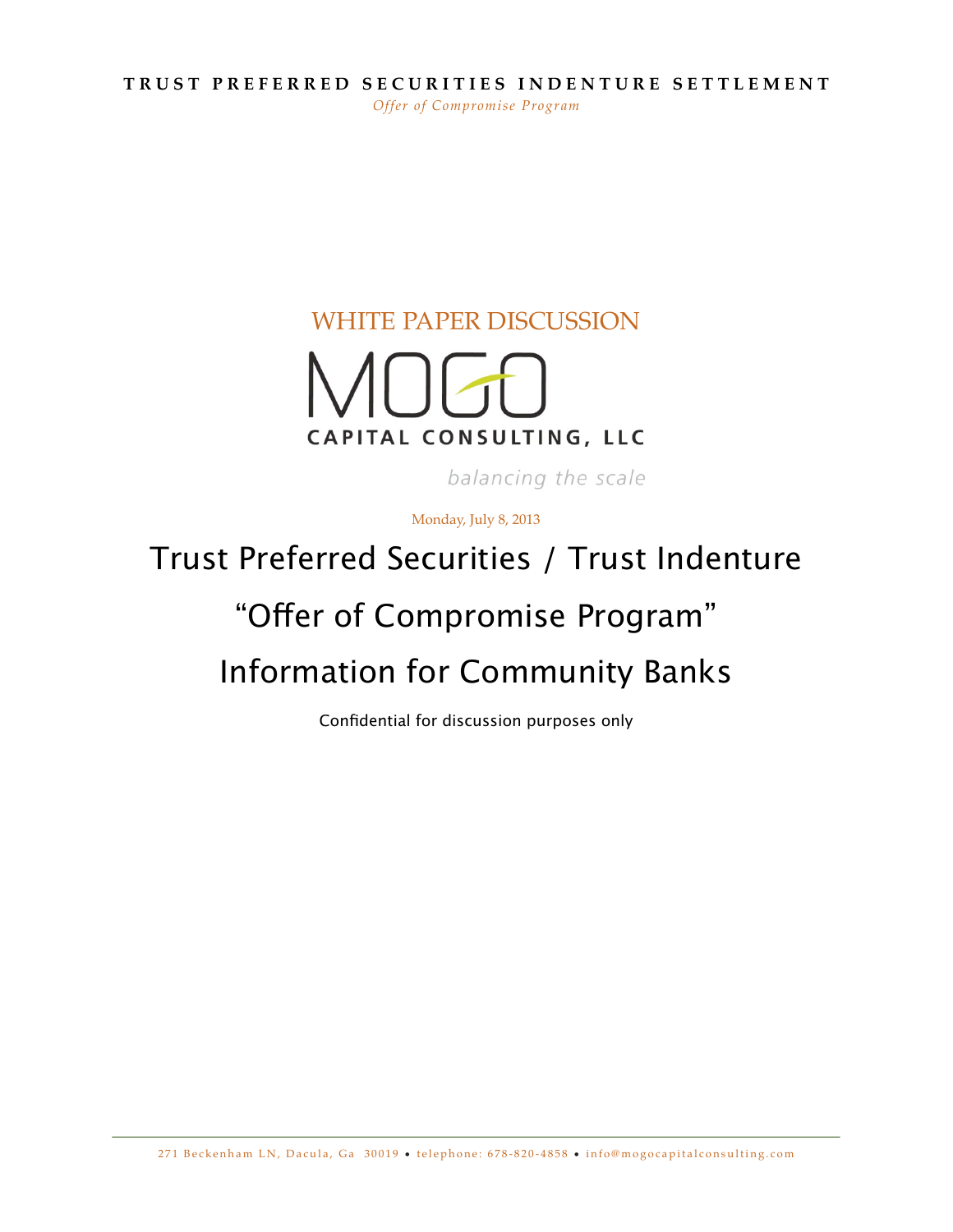## **The situation / Trust Indenture and Trust Preferred Securities**

For Community Bank Holding Companies (BHC) the indenture to a Statutory Trust to issue Preferred Securities almost always offers a 5 year deferral period on interest payments. This was insisted on by the FDIC when Trust Preferred Securities (TruPS) were initially used by bank holding companies to raise capital. In theory this feature helped make the TruPS eligible to be Tier 1 Capital.

The other features of the indenture are fairly benign. However, the interest deferral feature can create a large liability for a bank holding company. Many BHCs are deferring interest, and this deferred interest is usually on the balance sheet as accrued interest payable. At the end of the 5 year deferral the accrued interest is due and payable in one lump sum or the BHC goes into default.

Investors / Holders of these TruPS do NOT want a default.

#### **Institutions that can benefit from Ofers of Compromise**

- Community Bank Holding Companies
	- o Owning Banks with less than \$750 million in assets
	- o More than \$2.0 million in Trust Indenture Obligation(s)
	- o Relying on an interest deferral period
	- o Typically with less than 2 years remaining on deferral eligibility
	- o Now under or recently under some Consent Order or Memorandum of Understanding (MOU)
		- $\blacklozenge$  With limited availability of cash in the BHC
	- o Trends of decreasing
		- ✦ NPAs
		- ✦ OREO
	- o Trends of increasing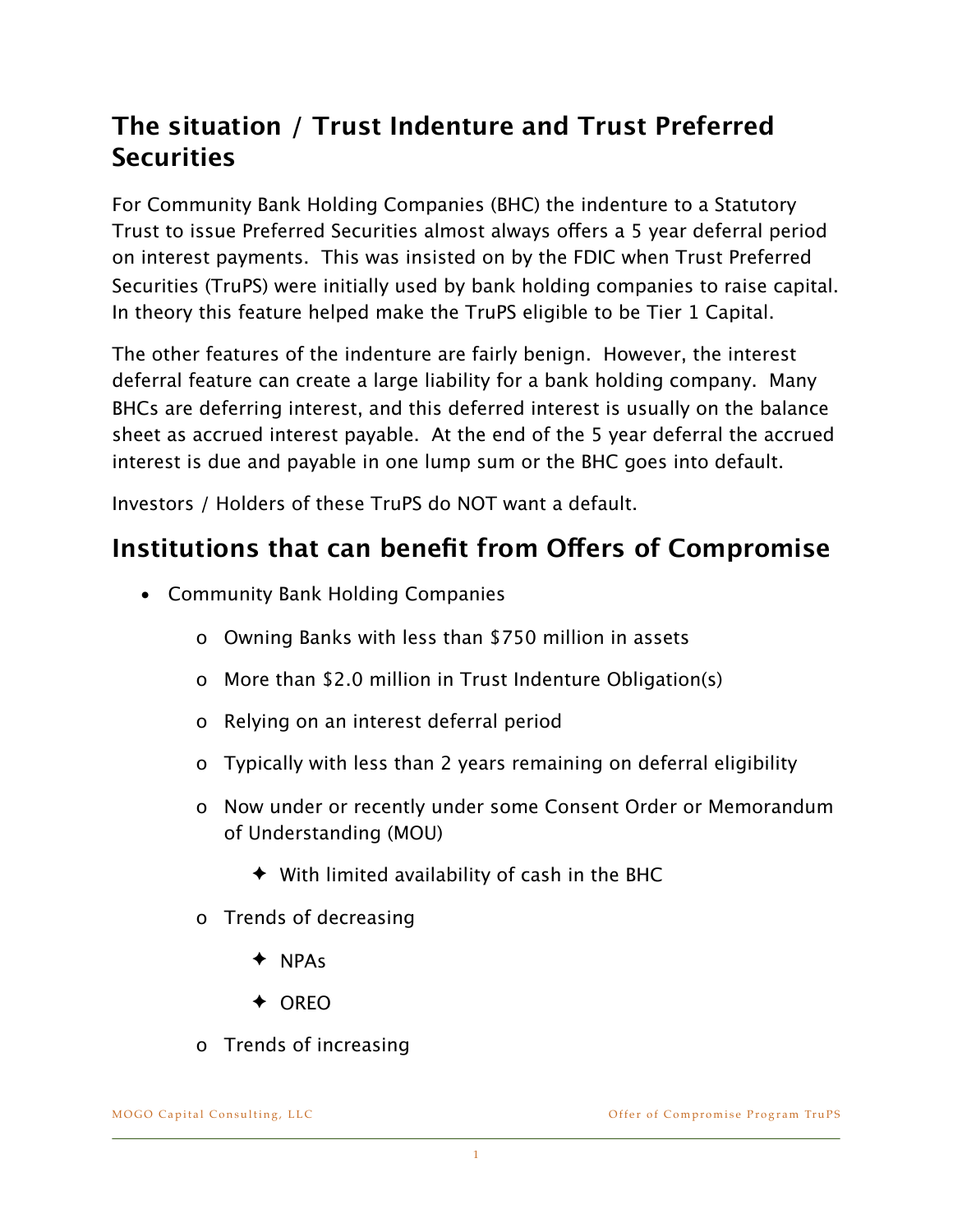✦ Operational profits

## **The Plan to Ofer a Compromise**

- Structuring a plan and determining the best tactics to optimize the possibility of success requires these important tasks to be accomplished
	- o The first task is to trace all contacts in the chain of guarantor / issuer / trustee / management / ownership
		- $\triangle$  The task of finding the contacts for each party along the chain leading to the decision makers is not complicated, but is tedious
		- ✦ Our associates are experienced and our contact database gives us the best chance to reach decision makers
			- An associate is assigned to a client and begins making calls and initiating emails, working through the Trustee, legal representatives and securities brokers
			- Common links are found in the chain that can be utilized to find the ultimate decision makers
				- o Often the decision maker (depending on the type of compromise requested) is the manager of a Collateralized Debt Obligation (CDO) or Investment Group
					- ✦ These managers often have Power of Attorney to handle some level of compromise
				- o Our experience shows that approximately 20% of TruPS are owned in "Passively Managed" Collateralized Deposit Obligation pools
					- ✦ A "Passively Managed" pool is impossible to deal with since Management of such a pool has limited authority to do anything except collect interest and principal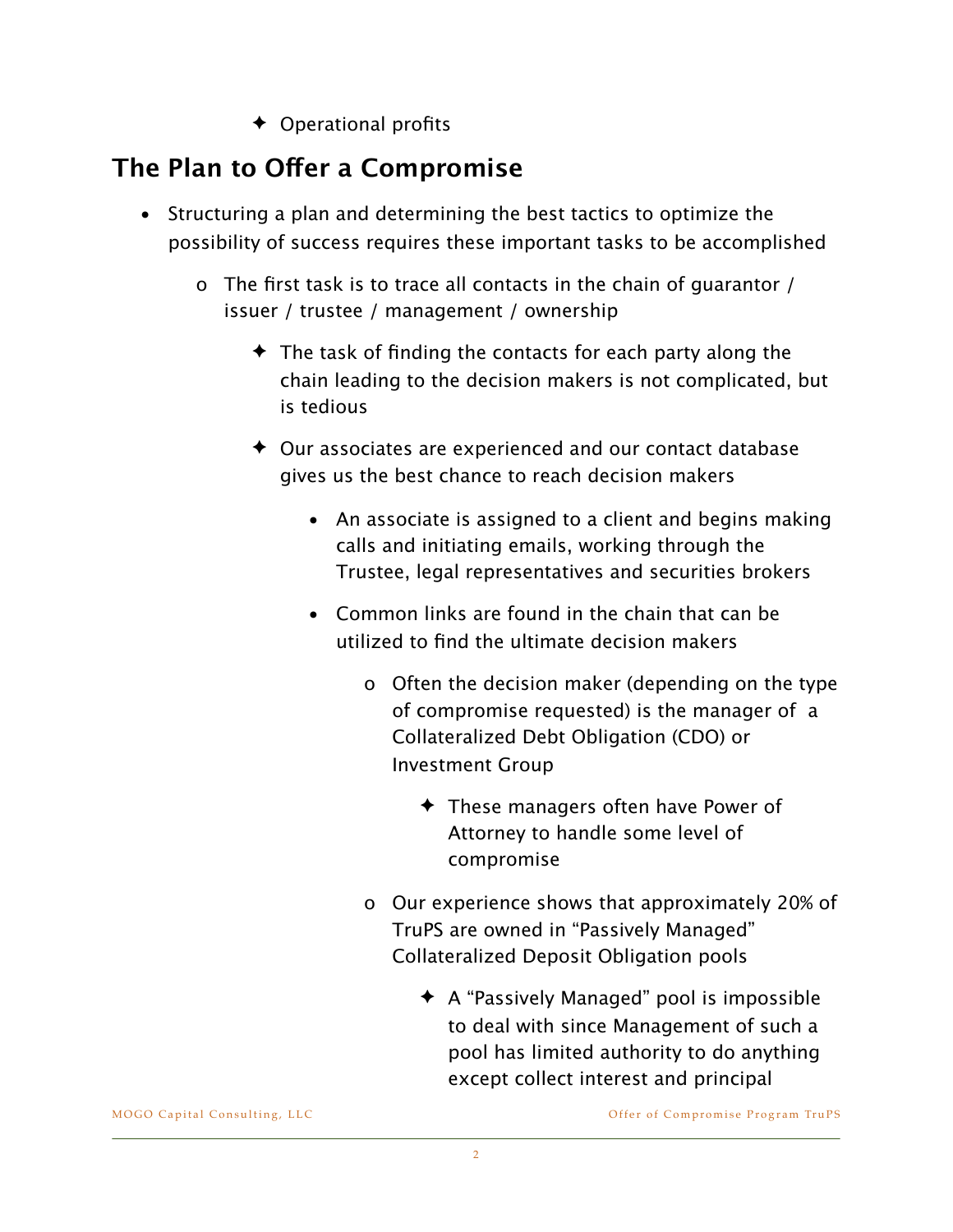- o The balance of issued and outstanding TruPS are owned by: individual investors, corporate investors, Banks, other financial institutions or Actively Managed CDOs
	- ✦ Discussions with these managers/owners can still be tricky, but in most cases there is a path to avoid default
		- Investors and financial institutions are the easiest to have discussions with, and the most reasonable about possible interest or principal forgiveness
		- CDOs are difficult to deal with because they are made up of a large number of investors and there may be a requirement for the pool to obtain the approval from each investor
- If the TruPS are owned in a "Passively Managed Pool" we would discontinue the process and work towards a plan to pay in full or a potential re-organization of the BHC
- o Once we know the players, or at least the type of entities each are, we will have a good idea how to proceed
- o The next task is a comprehensive review of the BHC and Statutory **Trust** 
	- ✦ Financials
		- Audited statements for each
			- o 3 fiscal year end statements and most recent interim statement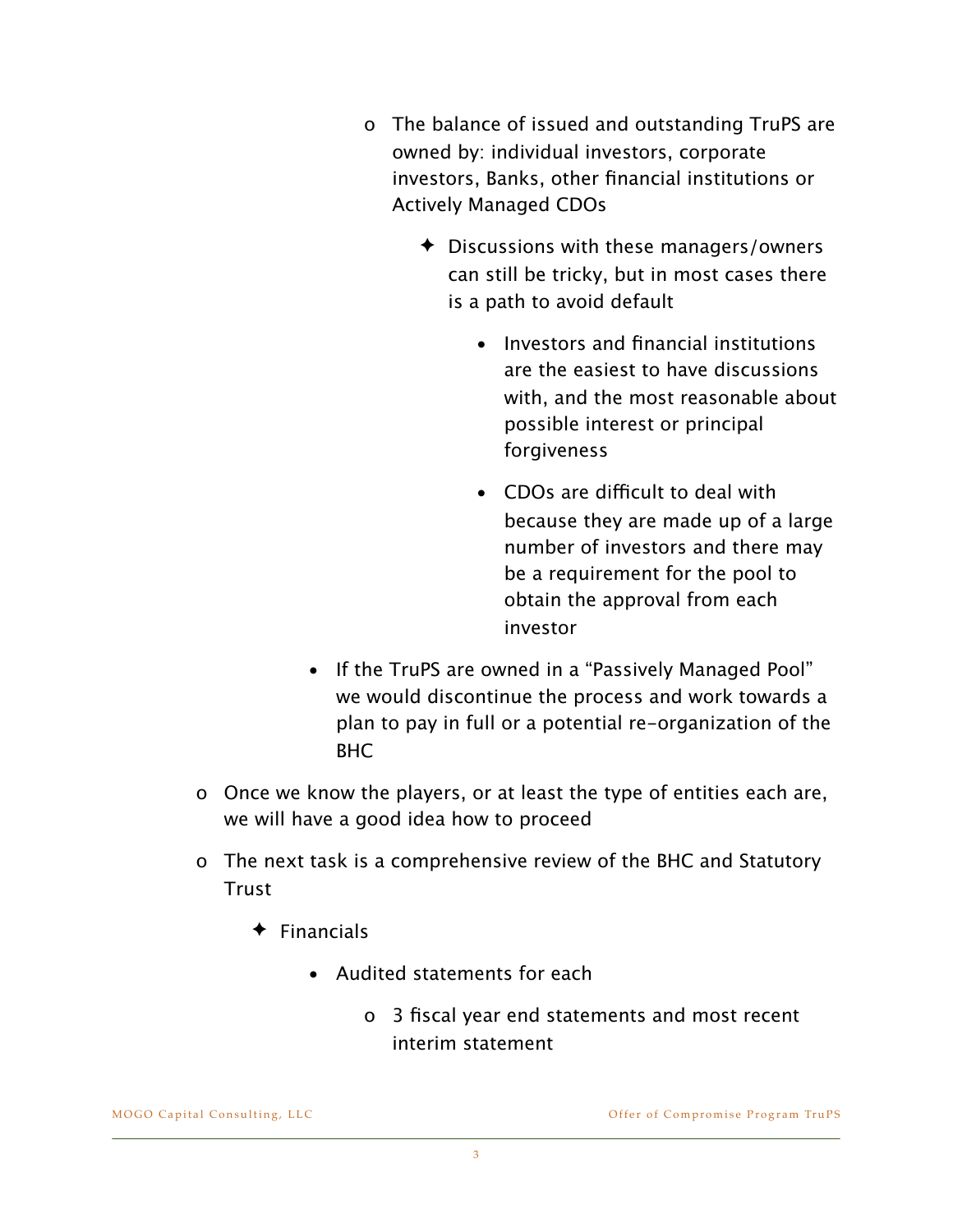- ✦ Legal documents
	- Indenture
	- Placement agreement
	- Legal status
	- Guarantee agreement
	- Deferral notification
	- Other
- o Our next task is a detailed discussion with Senior Management at the BHC during which we hope to produce a reasonable offer of compromise
- o The last task in this phase is initiating a conversation with the Investment Manager or Owner of the TruPS
	- $\triangle$  This is difficult and may require involvement of legal council on each side

#### **Tasks after location and initial conversation**

- The number of parties involved in the issuance and ownership of TruPS makes the process complicated, therefore the BHC / Consultant must work through the proper channels to contact the owner
	- o We work with the following parties (additional fees may be charged by each)
		- ✦ Bank Holding Company (you)
		- ✦ Statutory Trust
		- ✦ Alston Bird or other chosen legal council
		- ✦ Trustee
		- ✦ Trustee's legal council
		- ✦ Owner of TruPS, could be anyone of the following

MOGO Capital Consulting, LLC and the Compromise Program TruPS offer of Compromise Program TruPS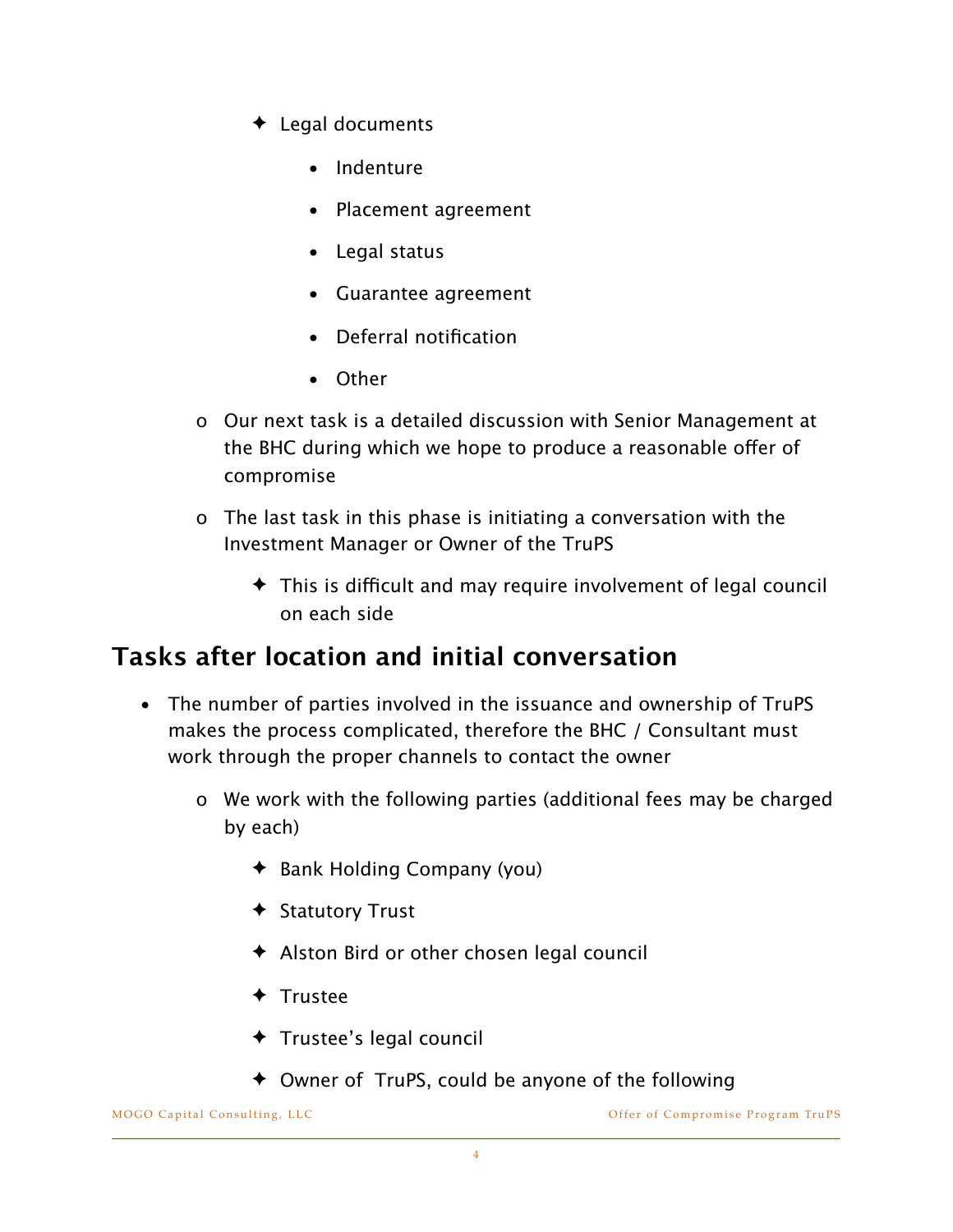- Individual investor
- Corporate investor
- Bank or Financial institution
- Or they could be part of a Collateralized Debt Obligation (CDO)
- The task now is to formalize the "Offer of Compromise" and present it through our legal council to the Trustee with a requirement that it be forwarded to the Investment Manager and / or Owner for approval
	- o Since CDOs have such complicated ownership and management structures they typically will only entertain a single offer of compromise at a time
		- $\triangle$  The offer must take the form including complete legal documentation, presented to the Investment Manager or Owner
			- This will allow them the opportunity to make a simple yes/no decision
	- o If we are working directly with a single owner the process is less complicated but often more contentious
- The most difficult task is "babysiting" the paperwork as it is presented to the parties that are needed to approve
	- o Typically several weeks are spent talking on the phone and or trading emails with the parties along the chain
	- o In most cases a face to face trip to see the Investment Manager is necessary
		- ✦ Usually a representative from MOGO will handle this trip
			- However in some cases it is good for others to attend
				- $O$  BHC officer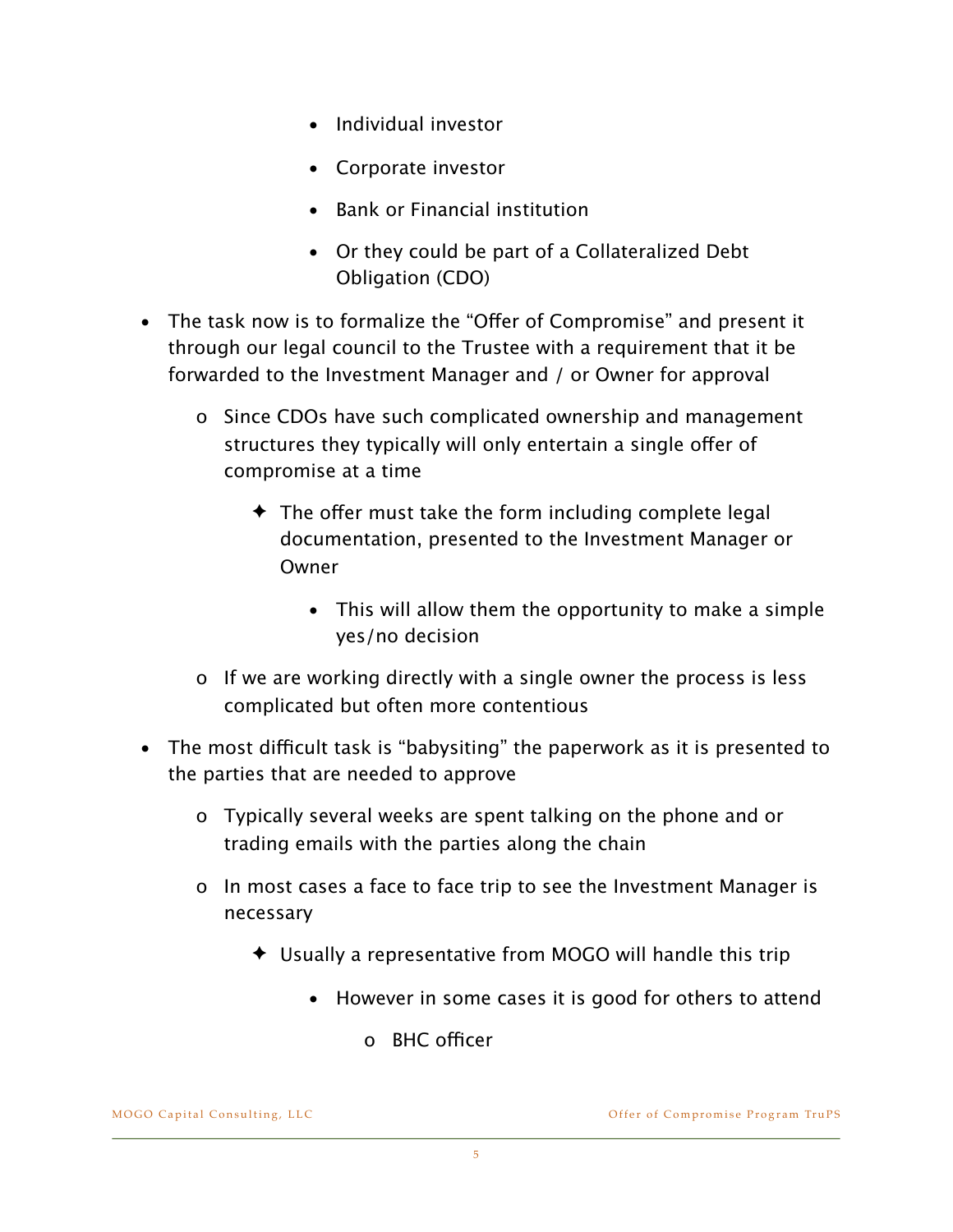- o legal council
- o Trustee
- $\triangleq$  In some cases additional trips to visit downstream owners are necessary
- Finally we hope to receive a decision from the Investment Manager(s) / Owner(s) regarding their acceptance of the offer
	- o This will typically come in the form of the Document package(s) duly executed, returned to us
		- $\triangle$  The BHC can then make appropriate marks to its financials
			- Rarely do the Investment Manager(s) / Owner(s) make a counter offer; they either accept or reject the Offer of Compromise
	- o Should the Investment Manager(s) / Owner(s) reject the ofer, you can decide to go back through with another offer or discontinue the process and prepare for paying in full or entering default

## **Disadvantages for Investor / Fund / Securities Holder**

• Actual financial loss realized

## **Advantages for Investor / Fund / Securities Holder**

- Avoids costly default procedure
- Potentially can recover past investment write down losses
- Avoids possibility of BHC going directly back into deferral mode
- Stabilization of future cash flows from investment

#### **Disadvantages for Bank Holding Company**

- There is some risk in the initial costs
	- o Consultant